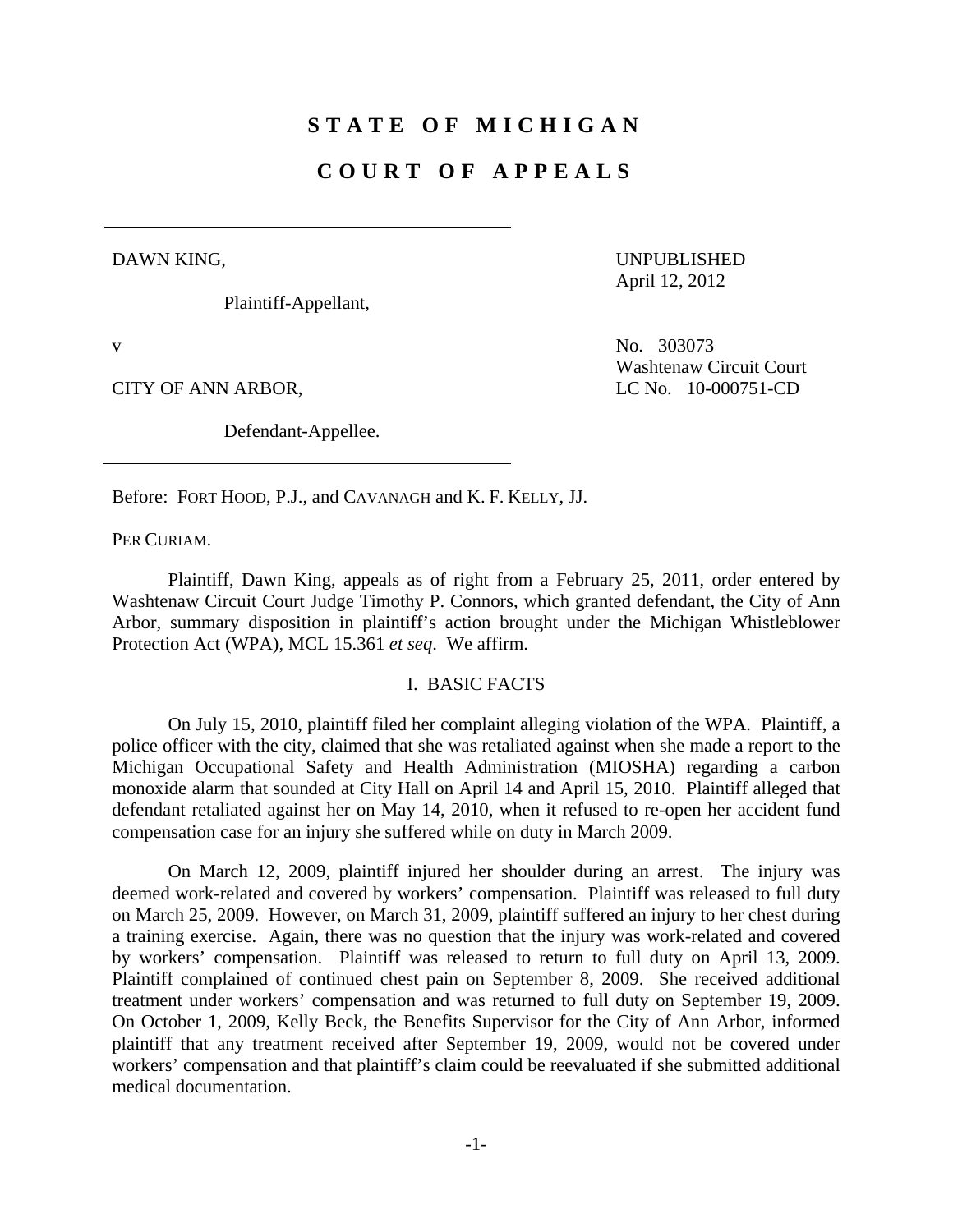The third-party administrator for the city's workers' compensation claims was The Accident Fund. On October 14, 2009, The Accident Fund filed a Notice of Dispute with the Workers' Compensation Agency, disputing any of plaintiff's medical claims until further review. On October 15, 2009, plaintiff requested that her workers' compensation claim be reopened. After reviewing plaintiff's medical records, the Accident Fund filed a second Notice of Dispute on February 1, 2010. At Beck's suggestion, the Accident Fund sent plaintiff for an independent medical examination (IME) on February 27, 2010, which confirmed that plaintiff's claims were not work-related. On May 14, 2010, plaintiff sent Beck an email, acknowledging that her case had been closed, but requesting that it be reopened in light of her physician's recent confirmation by bone scan that plaintiff's work-related injury persists. Her request was denied.

 Plaintiff claimed that defendant's refusal to reopen her workers' compensation claim was based on her MIOSHA complaint. She explained that she had been a police officer with the city for 23 years. She was also vice president of the officers' union until she filed the instant lawsuit. Since 2008, plaintiff had informed management of her concerns regarding the safety of the building. Notably, some 20 former or current officers had cancer that may have been the result of exposure to radon or asbestos. When the building underwent renovation, the city agreed to safeguard employees as a result of a grievance filed by the officers' union. However, plaintiff argued that the city broke the agreement and additional exposure occurred. Plaintiff filed her MIOSHA complaint on April 15, 2010, after the carbon monoxide alarm sounded.

 On April 1, 2010, plaintiff was examined by Dr. Marc Strickler who, for the first time, was able to provide concrete evidence of plaintiff's injury by utilizing a bone scan. Plaintiff sought to reopen her workers' compensation claim, but was informed by Beck in May 2010 that the claim would not be reopened. Plaintiff filed her WPA claim on July 15, 2010.

 Defendant filed a motion for summary disposition on September 14, 2010, arguing that plaintiff's claim fell outside of the 90-day statute of limitations period provided by the WPA and that plaintiff failed to state a claim for which relief could be granted. Attached to the motion were the affidavits of Beck and Robert Cariano, Safety Manager for the City of Ann Arbor. Both averred that they were unaware that plaintiff had lodged a complaint with MIOSHA.

 On September 29, 2010, plaintiff filed handwritten responses to defendant's requests for admission. Plaintiff admitted the following:

4. Admit that Plaintiff Dawn King was released to full duty with no restrictions on September 19, 2009, by Concentra.

5. Admit that a Notice of Dispute on Plaintiff Dawn King's workers' disability compensation claim was filed on or about October 14, 2009.

6. Admit that Plaintiff Dawn King did not file a formal application for hearing on mediation with the Workers' Compensation Agency following the October 14, 2009 Notice of Dispute.

7. Admit that a Notice of Dispute on Plaintiff Dawn King's workers' disability compensation claim was filed on or about February 1, 2010.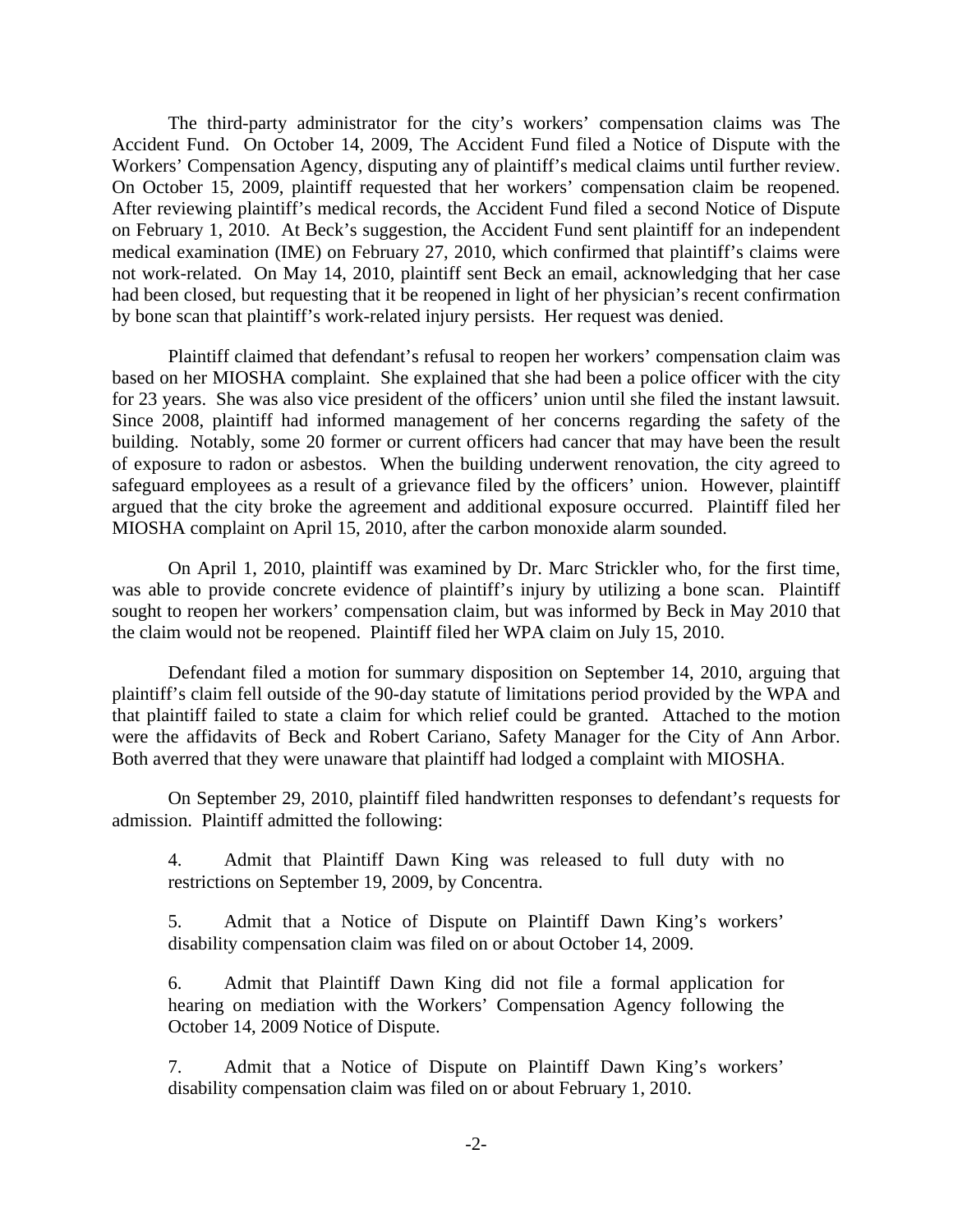8. Admit that Plaintiff Dawn King did not file a formal application for hearing on mediation with the Workers' Compensation Agency following the February 1, 2010 Notice of Dispute.

\*\*\*

10. Admit that Plaintiff Dawn King did not inform the City's Safety Director, Bob Cariano, that she had reported the April  $14<sup>th</sup>$  or April  $15<sup>th</sup>$  carbon monoxide incident to MIOSHA.

11. Admit that Plaintiff Dawn King did not inform the City's Benefit Manager Kelly Beck that she had reported the April  $14<sup>th</sup>$  or April  $15<sup>th</sup>$  carbon monoxide incident to MIOSHA.

12. Admit that Accident Fund is the City's third party administrator for workers' disability compensation claims.

13. Admit that Plaintiff Dawn King did not inform any personnel from the Accident Fund that she had reported the April  $14<sup>th</sup>$  or April  $15<sup>th</sup>$  carbon monoxide incident to MIOSHA.

 As a result of these admissions, defendant filed an amendment to its motion for summary disposition on October 18, 2010. Defendant argued that plaintiff defeated her own claim by admitting that none of the decision-makers were informed of her MIOSHA report. The trial court agreed:

[I]t's just clear on its face to me the admissions to the request for admissions number 5, 7, 10, 11, 12, and 13, those requests were very specific. The admissions . . . standing on their own, as you said, sir, would defeat the Plaintiff's Complaint; that she admits the city had disputed her worker's compensation claim for months prior to the April MIOSHA report. She admits she never told Kelly Beck or the [A]ccident [F]und about her MIOSHA report. She admits she didn't even tell the safety director, Bob Cariano, about her report. She can't demonstrate a proper connection between the April report and the May reinstatement of the city's prior position on her workman's compensation claim. She has no evidence to support that the decision maker even had any knowledge of her report, and under the law that on its face indicates that she can't – she can't even get to a jury on that.

The trial court entered an order granting defendant summary disposition and plaintiff now appeals as of right.

## II. ANALYSIS

 Whether a plaintiff has established a prima facie case under the WPA is a question of law subject to de novo review. *Manzo v Petrella*, 261 Mich App 705, 711; 683 NW2d 699 (2004). We also review de novo a trial court's decision on a motion for summary disposition. *Odom v Wayne Co,* 482 Mich 459, 466; 760 NW2d 217 (2008). Summary disposition is appropriate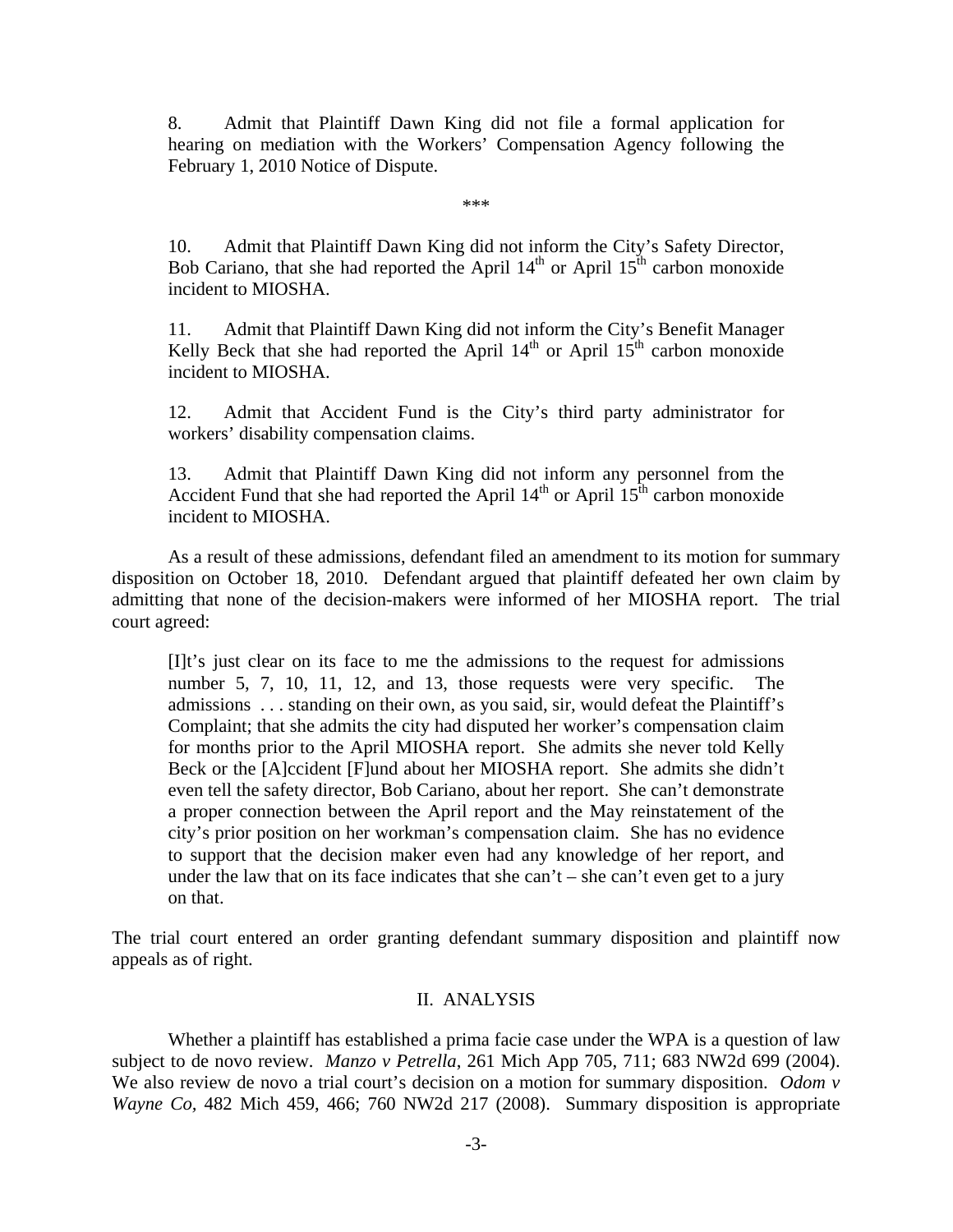under MCR 2.116(C)(10) when there is no genuine issue of material fact and the moving party is entitled to judgment as a matter of law. MCR 2.116(C)(10); *Lanigan v Huron Valley Hosp, Inc,*  282 Mich App 558, 563; 766 NW2d 896 (2009). The trial court must consider all evidence submitted by the parties in a light most favorable to the non-moving party. *Lanigan,* 282 Mich App at 563. A trial court must deny the motion if, after reviewing the evidence, reasonable minds might differ as to any material fact. *Id.* 

MCL 15.362 provides:

 An employer shall not discharge, threaten, or otherwise discriminate against an employee regarding the employee's compensation, terms, conditions, location, or privileges of employment because the employee, or a person acting on behalf of the employee, reports or is about to report, verbally or in writing, a violation or a suspected violation of a law or regulation or rule promulgated pursuant to law of this state, a political subdivision of this state, or the United States to a public body, unless the employee knows that the report is false, or because an employee is requested by a public body to participate in an investigation, hearing, or inquiry held by that public body, or a court action.

The underlying purpose of the WPA is protection of the public. *Dolan v Continental Airlines/Continental Express,* 454 Mich 373, 378; 563 NW2d 23 (1997). The WPA "meets this objective by protecting the whistleblowing employee and by removing barriers that may interdict employee efforts to report violations or suspected violations of the law." *Id.* It is a remedial statute, and must be liberally construed to favor the persons that the Legislature intended to benefit. *Chandler v Dowell Schlumberger, Inc,* 456 Mich 395, 406; 572 NW2d 210 (1998). The WPA is aimed at alleviating "the inability to combat corruption or criminally irresponsible behavior in the conduct of government or large businesses,'" by encouraging employees, who are the group best positioned to report violations of the law, to report violations by reducing their fear of retribution through prohibiting future employer reprisals against whistle blowing employees. *Shallal v Catholic Social Servs of Wayne Co,* 455 Mich 604, 612; 566 NW2d 571 (1997), quoting *Dudewicz v Norris-Schmid, Inc,* 443 Mich 68, 75; 503 NW2d 645 (1993), overruled in part on other grounds *Brown v Detroit Mayor,* 478 Mich 589; 734 NW2d 514 (2007). Therefore, the primary motivation of an employee pursuing a whistleblower claim must be a desire to inform the public on matters of public concern. *Shallal,* 455 Mich at 621.

 As a preliminary matter, we reject defendant's claim that plaintiff's complaint was not timely filed. "A person who alleges a violation of this act may bring a civil action for appropriate injunctive relief, or actual damages, or both within 90 days after the occurrence of the alleged violation of this act." MCL 15.363(1). The alleged violation of the WPA occurred on May 14, 2010, when defendant (again) denied plaintiff's request to reopen plaintiff's workers' compensation claim. Plaintiff argued that this was in retaliation for her April 14 and 15, 2010, MIOSHA complaint. Plaintiff filed her complaint on July 15, 2010, within the 90-day period. Defendant's contention that the limitations period was triggered in October 2009 is not well-received. The WPA could not be violated until the employer took adverse action against the employee after the employee engaged in a protected activity. The protected activity did not occur in this case until April 2010 and the alleged adverse employment action (refusal to reopen plaintiff's workers' compensation claim) occurred in May 2010.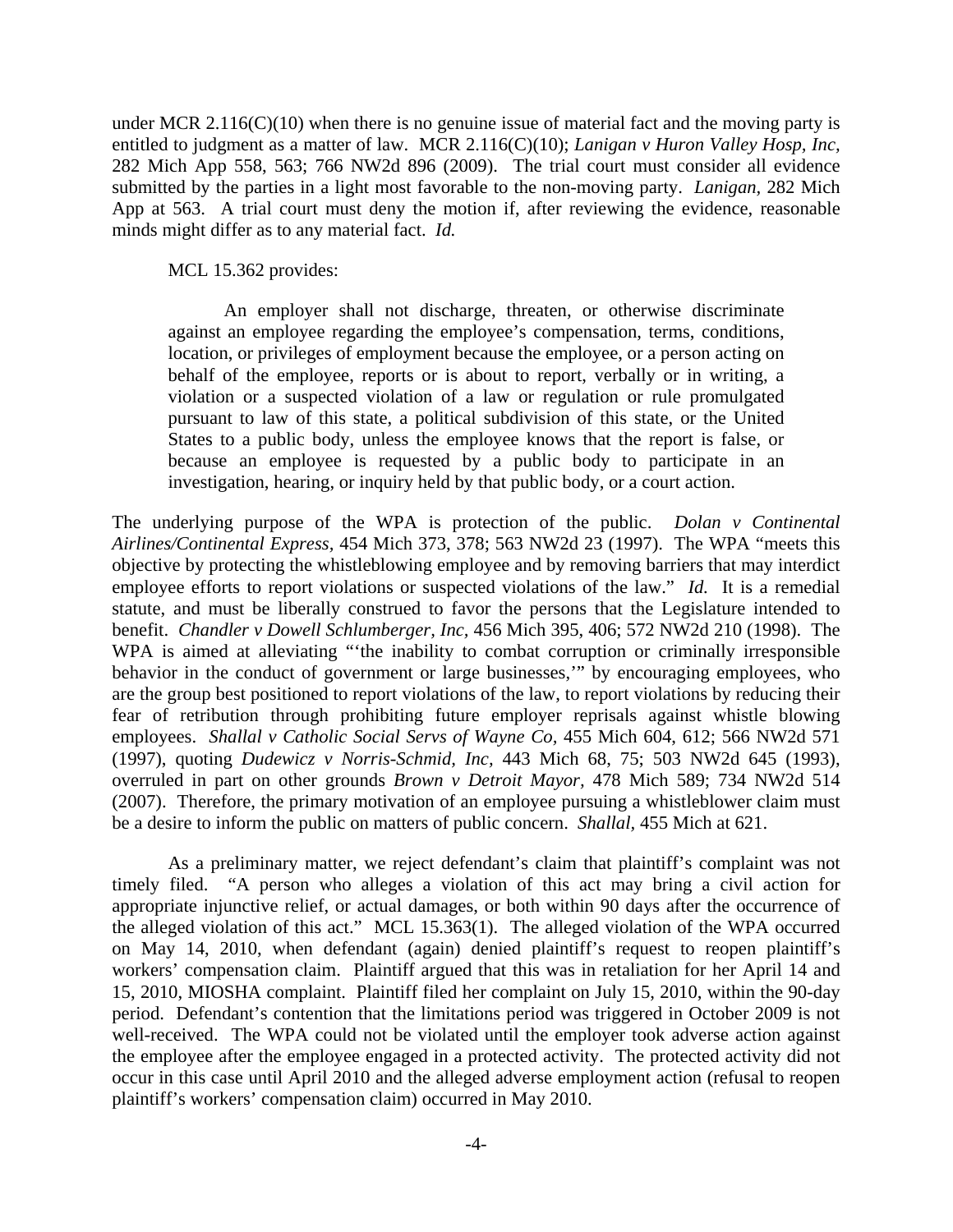In order to set forth a prima facie case under the WPA, plaintiff has to show that: 1) she was engaged in a protected activity; 2) she suffered an adverse employment action; and, 3) there was a causal connection between the protected activity and the adverse employment action. *West v Gen Motors Corp,* 469 Mich 177, 183–184; 665 NW2d 468 (2003). The trial court and defendant concede that plaintiff was engaged in a protected activity when she filed her MIOSHA report; however, the trial court stated that plaintiff failed to meet the third prong of this three-part test. We agree that there was no causal connection between plaintiff's MIOSHA report and the decision to decline to reopen plaintiff's workers' compensation claim. However, we also note that plaintiff failed to demonstrate that she suffered an adverse employment action.

 Adverse employment action is defined "as an employment decision that is materially adverse in that it is more than a mere inconvenience or an alteration of job responsibilities;" rather, "there must be some objective basis for demonstrating that the change is adverse because a plaintiff's subjective impressions . . . are not controlling." *Pena v Ingham Co Rd Comm,* 255 Mich App 299, 311, 660 NW2d 351 (2003), quoting *Wilcoxon v Minnesota Mining & Mfg Co,*  235 Mich App 347, 364; 597 NW2d 250 (1999). Nevertheless, there are "typical" adverse employment actions, including termination, "a demotion evidenced by a decrease in wage or salary, a less distinguished title, a material loss of benefits, significantly diminished material responsibilities, or other indices that might be unique to a particular situation." *Pena,* 255 Mich App at 312, quoting *White v Burlington N & SF R Co,* 310 F3d 443, 450 (CA 6, 2002). "In determining the existence of an adverse employment action, courts must keep in mind the fact that '[w]ork places are rarely idyllic retreats, and the mere fact that an employee is displeased by an employer's act or omission does not elevate that act or omission to the level of a materially adverse employment action.'" *Pena,* 255 Mich App at 312, quoting *Blackie v Maine*, 75 F 3d 716, 725 (CA1, 1996).

 Taking the evidence in a light most favorable to plaintiff, plaintiff did not suffer an adverse employment action. Defendant took no action against plaintiff. No term or condition of plaintiff's employment was affected by defendant's refusal to stand by its earlier decision not to reopen plaintiff's workers' compensation claim. Plaintiff could have availed herself of the appeals process, but failed to do so. She simply did not suffer any tangible adverse employment action.

 Even if the denial to reopen plaintiff's workers' compensation claim could be considered an adverse employment action, there is no evidence that the action was motivated by plaintiff's protected activity. "Summary disposition for the defendant is appropriate when a plaintiff cannot factually demonstrate a causal link between the protected activity and the adverse employment action." *West,* 469 Mich at 184. If there is no evidence that the decision-maker had knowledge of the protected activity at the time of the adverse employment action, dismissal is appropriate. *Kaufman & Payton, PC v Nikkila*, 200 Mich App 250, 257–258; 503 NW2d 728 (1993). A plaintiff may establish a causal connection through either direct evidence or indirect and circumstantial evidence. *Sniecinski v. Blue Cross Blue Shield of Mich,* 469 Mich 124, 132; 666 NW2d 186 (2003).

Direct evidence is that which, if believed, requires the conclusion that the plaintiff's protected activity was at least a motivating factor in the employer's actions. To establish causation using circumstantial evidence, the circumstantial